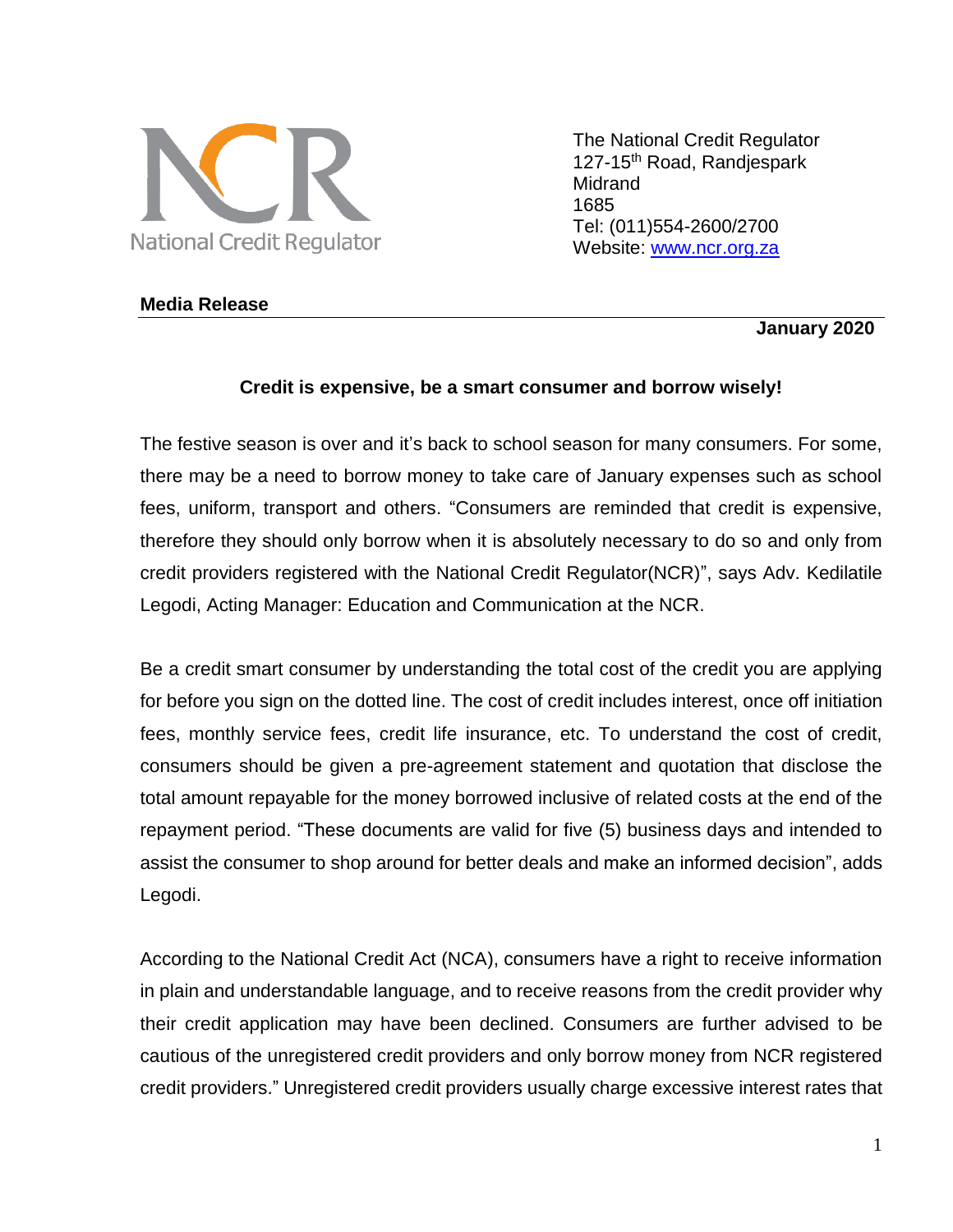are not in line with the NCA, do not conduct affordability assessments and use unlawful and prohibited tactics to collect on their debt such as retaining consumers' identity documents, bank cards / pin numbers, SASSA cards and others", cautions Legodi.

Legodi stresses that it is the consumer's obligation to be truthful and honest when applying for credit by disclosing all relevant and correct information regarding their financial status. "Credit that is granted based on incorrect financial disclosure by the consumer, may lead to inability to repay the debt resulting in financial distress", concludes Legodi.

# **Below are helpful tips that Adv. Legodi offer to consumers when borrowing money:**

- **Never ever agree to pay any upfront costs / fees**  Many consumers are duped into paying upfront fees labelled as "admin fees", "lawyer's fees", "release fees" etc. when borrowing money from unscrupulous/fake/unlawful entities usually found online. In most cases, consumers lose their money (upfront payment) without getting any of the money they have borrowed;
- **Borrow only when it is absolutely necessary to do so** and avoid borrowing money for consumables such as groceries;
- **Do not sign a blank credit agreement/document,** read the content first, understand, ask relevant questions and when satisfied sign;
- **Consider credit insurance -** Familiarise yourself with the terms of the credit insurance to avoid surprises when you most need the cover from the insurance. Credit insurance can be a life saver when you cannot repay the debt for reasons such as unemployment, disability and others;
- **Pay your debts on time -** Paying late or not paying the full instalment will adversely/negatively affect your credit rating and possibly your ability to take out credit in the future. If you think you cannot meet your monthly instalments, contact your credit provider immediately and try to re-arrange payments. Do not wait until you skip payments;
- Create a monthly budget and stick to it; and
- Check your credit report regularly.